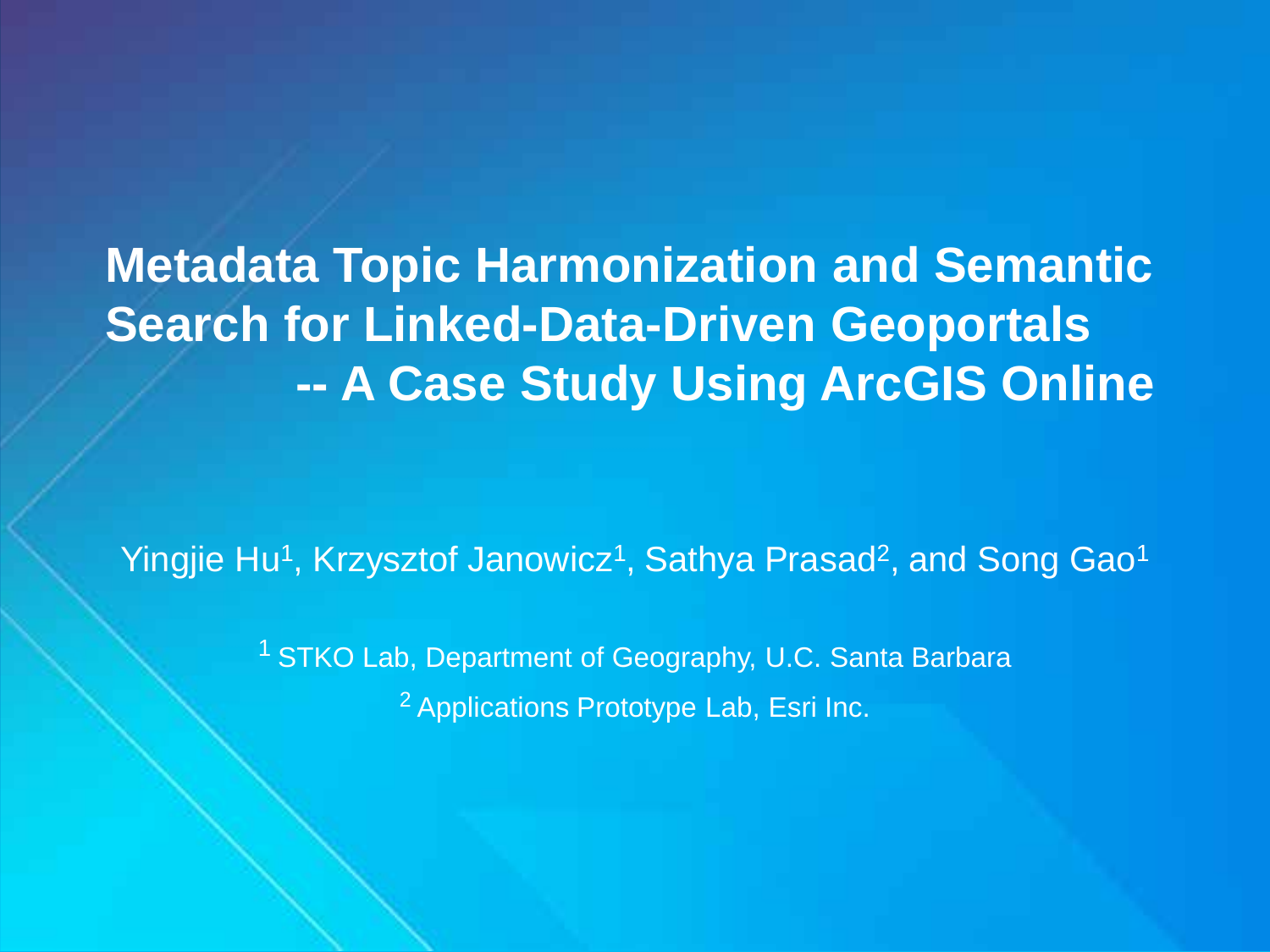## **Outline**

- **Introduction and motivation**
- **Metadata Topic Harmonization**
- **Semantic Search on Linked Data**
- **Experiment and Evaluation**
- **Conclusions and Future Work**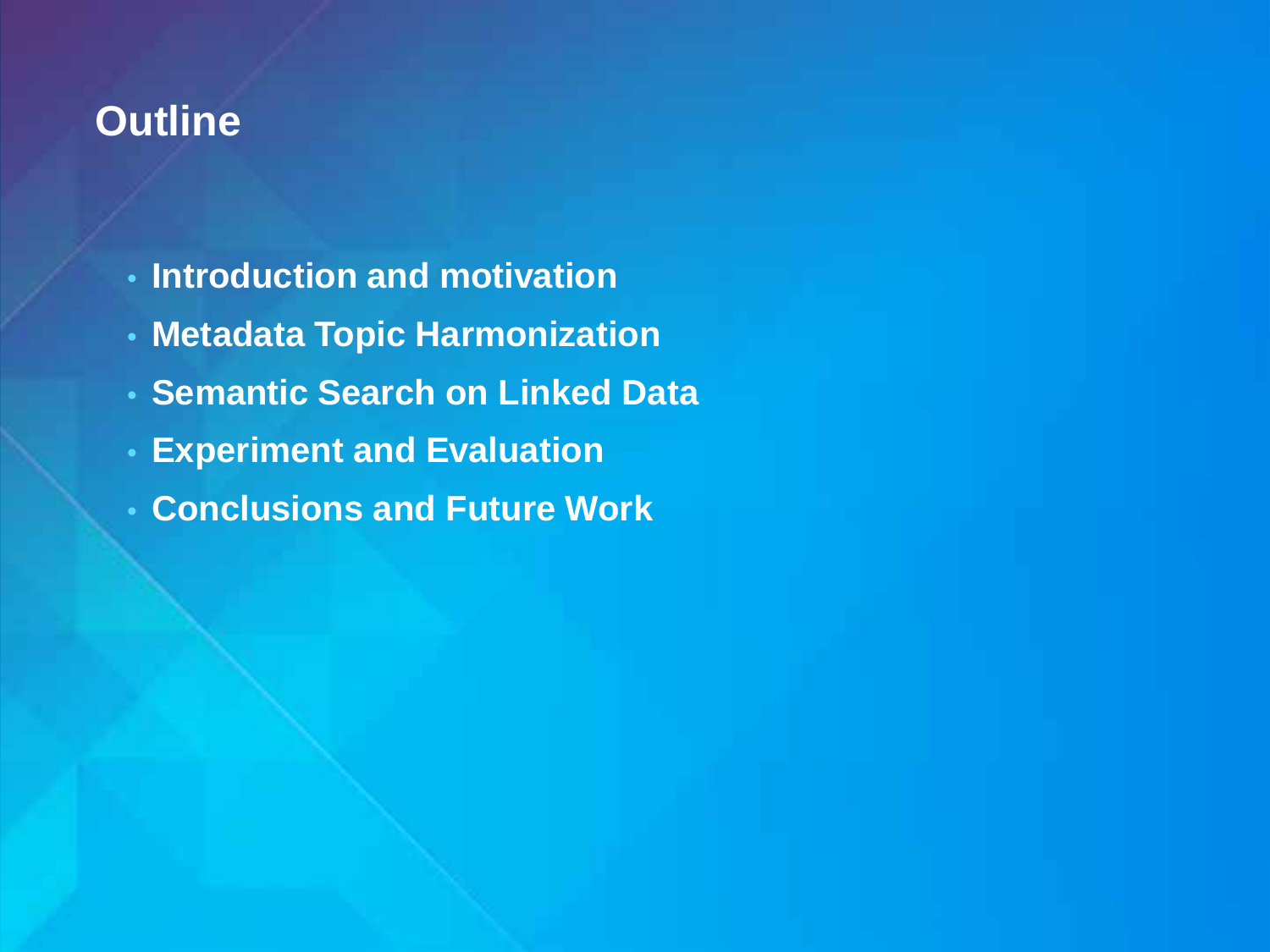• **Geoportals are Web gateways that provide integrated access to geospatial resources**

• **Geoportals are key components of Spatial Data Infrastructure (SDI)**

- **Existing geoportals:**
	- **Data.gov**
	- **INSPIRE**

- **…**

- **California geoportal**

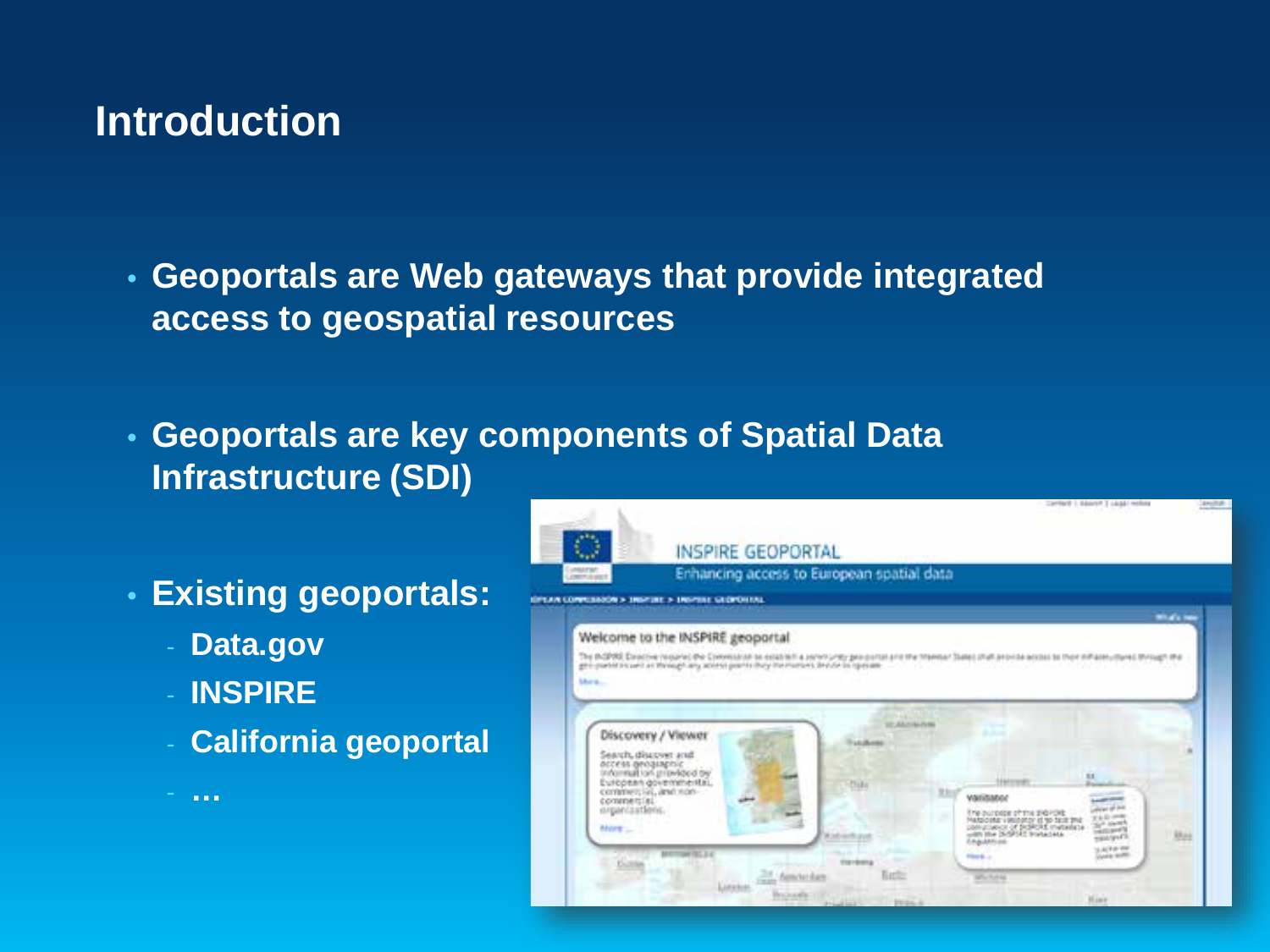• **A typical** *publish-find-bind* **pattern has been used by many geoportals**



- **Two factors that influence the search capability of a geoportal:**
	- **Quality of metadata**
	- **Search functionality**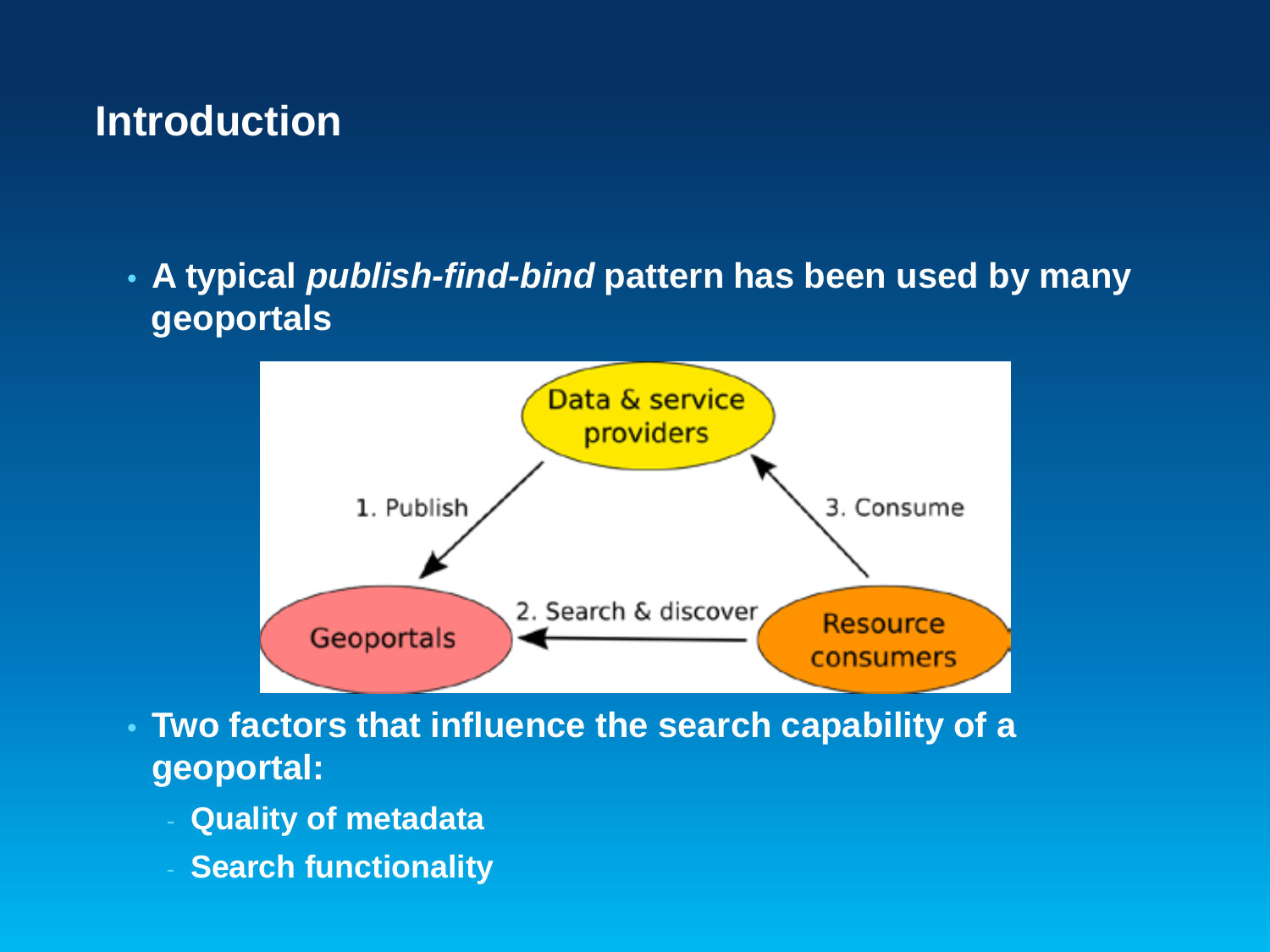#### • **Quality of metadata**

- **Multiple standards have been established to ensure the metadata quality, e.g., FGDC's CSDGM and ISO 19115**
- **However, data contributed to the same geoportal may be in different standards**

developed standards. Since ISO 19115 and the

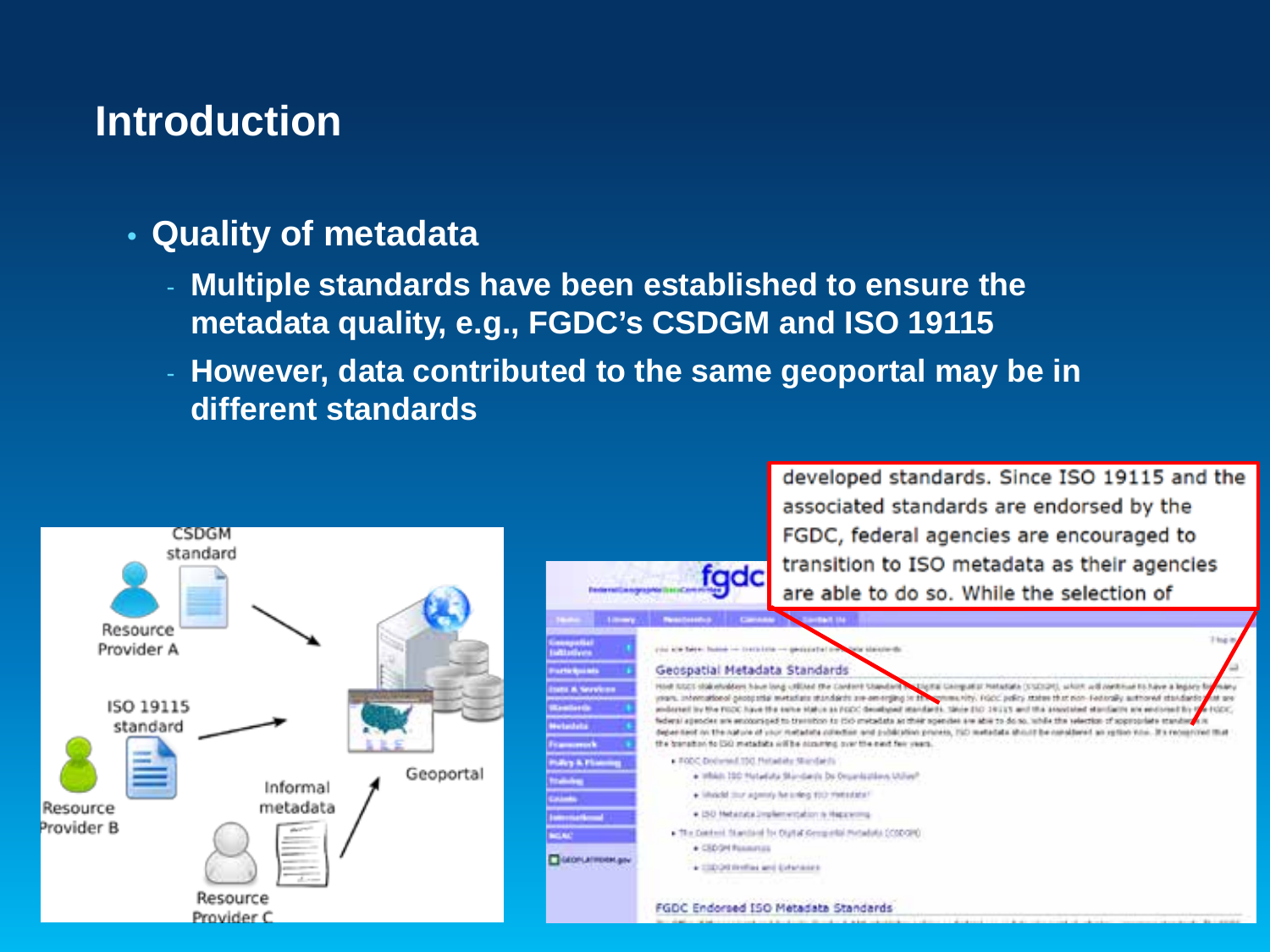- **Quality of metadata**
	- **How to harmonize metadata in different standards?**
		- **Some elements can be automatically mapped using, e.g., NOAA's metadata transformation tool**
		- **Some others have to be transformed manually, e.g., the topics**

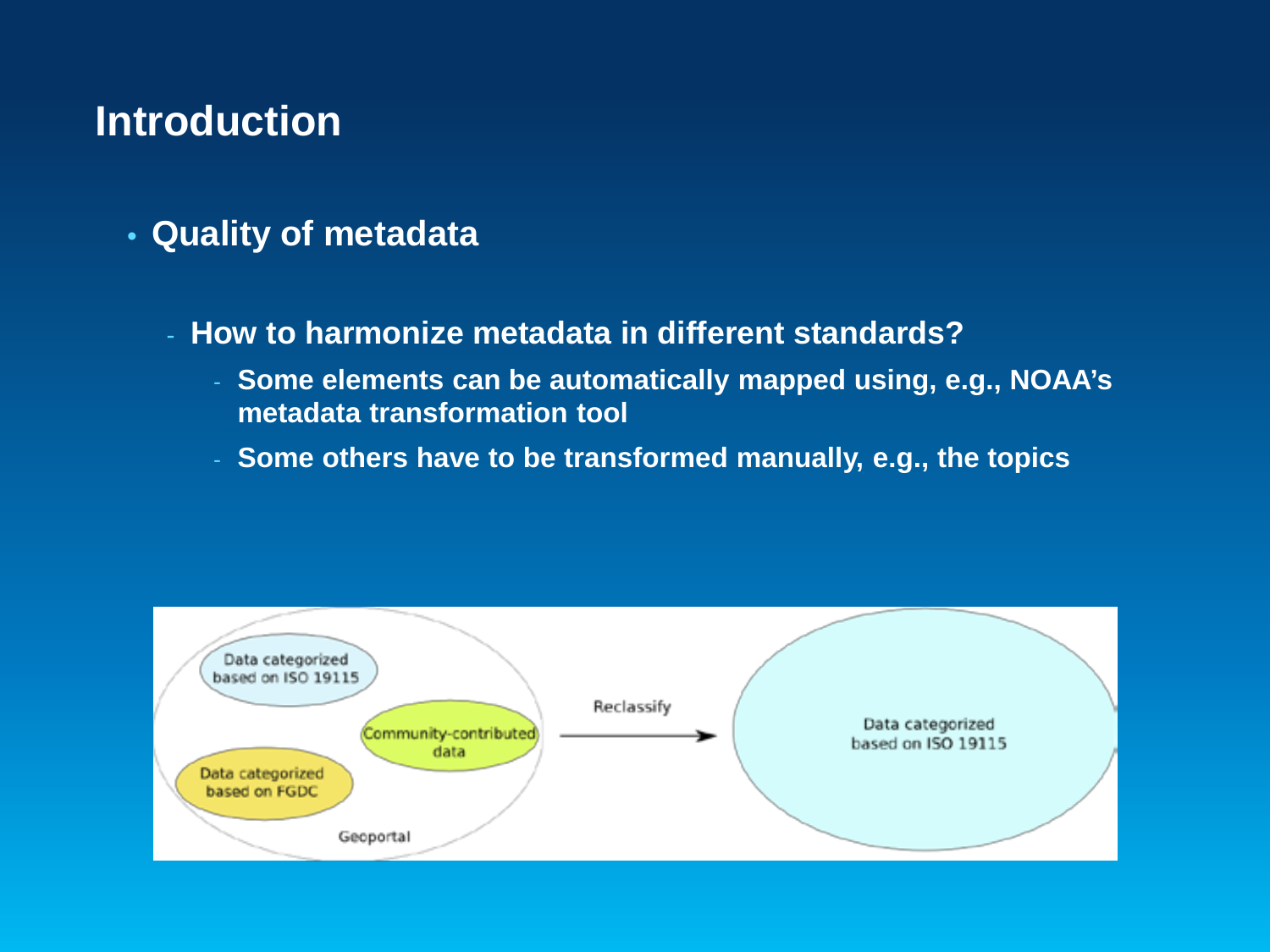• **Search functionality**

#### - **Traditional keyword-based search**

- **Based on keyword matching**
- **E.g., A search of "natural disaster" can only return maps which contain "natural" or "disaster"**

#### - **Semantic search**

- **Find maps based on the meaning of input query**
- **E.g., return different disasters, such as wildfire, hurricane, earthquake…**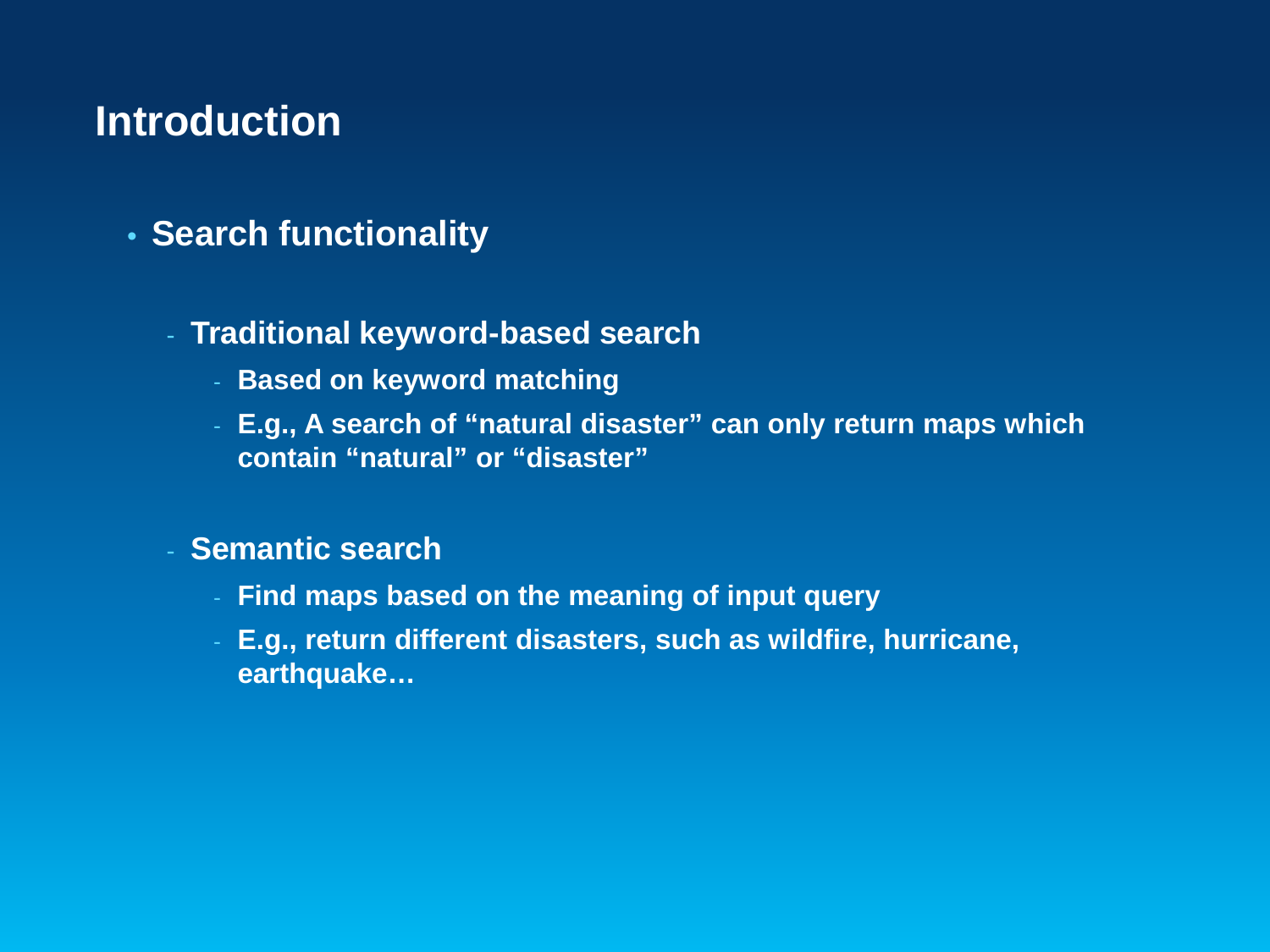- **Search functionality**
	- **The emerging of Linked-Data-driven Geoportals**
		- **Accommodate heterogeneous data using RDF data model**
		- **Graph-based data storage and browsing**
		- **Help discover the links hidden in data**

- **Semantic search functionality for RDF data is not available for these novel geoportals**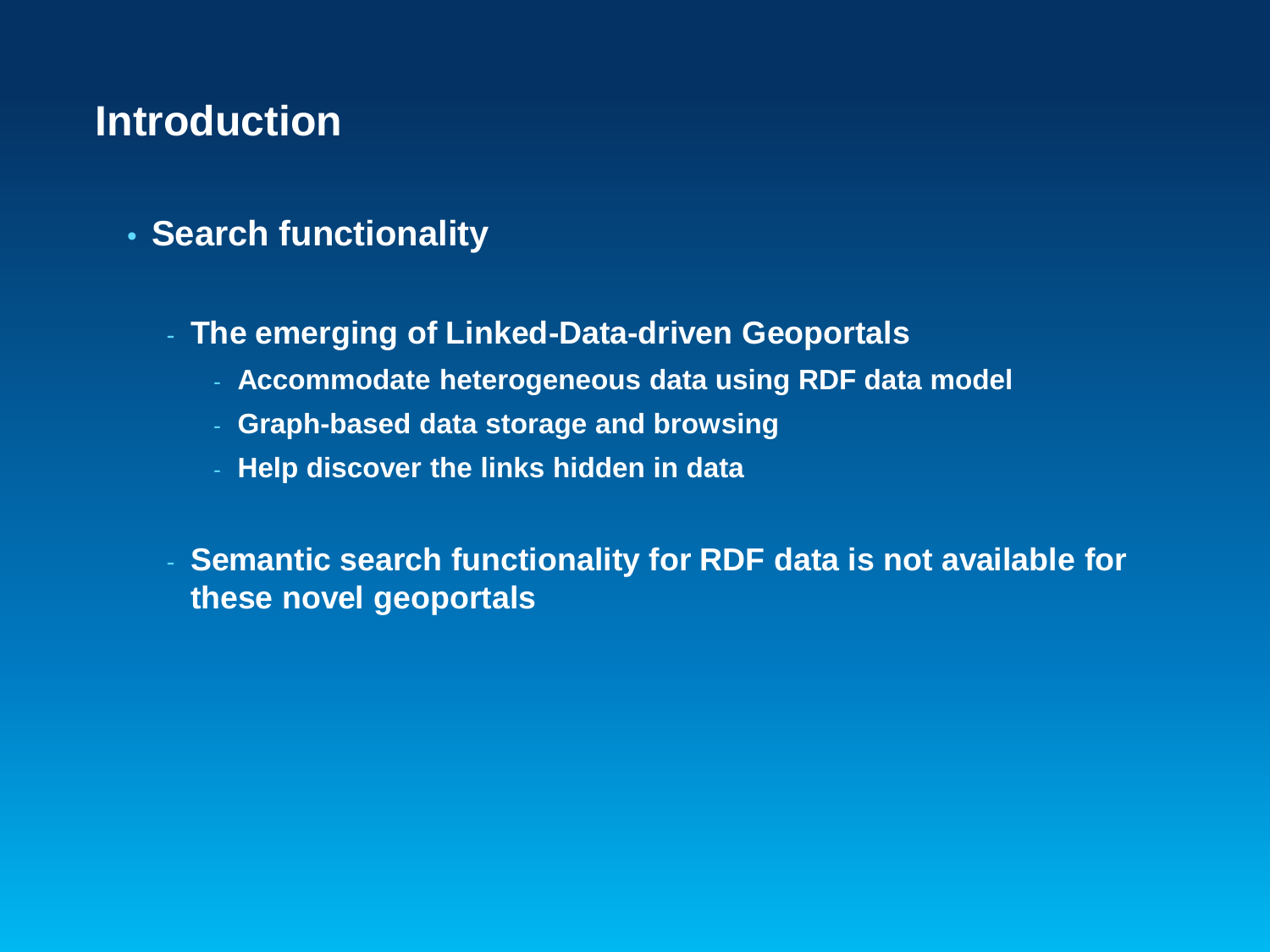## **Metadata Topic Harmonization**

- **A machine learning based approach**
	- **A multi-label classification problem**
	- **One metadata can be associated with multiple topics**
	- **Based on titles and descriptions of each metadata entry**

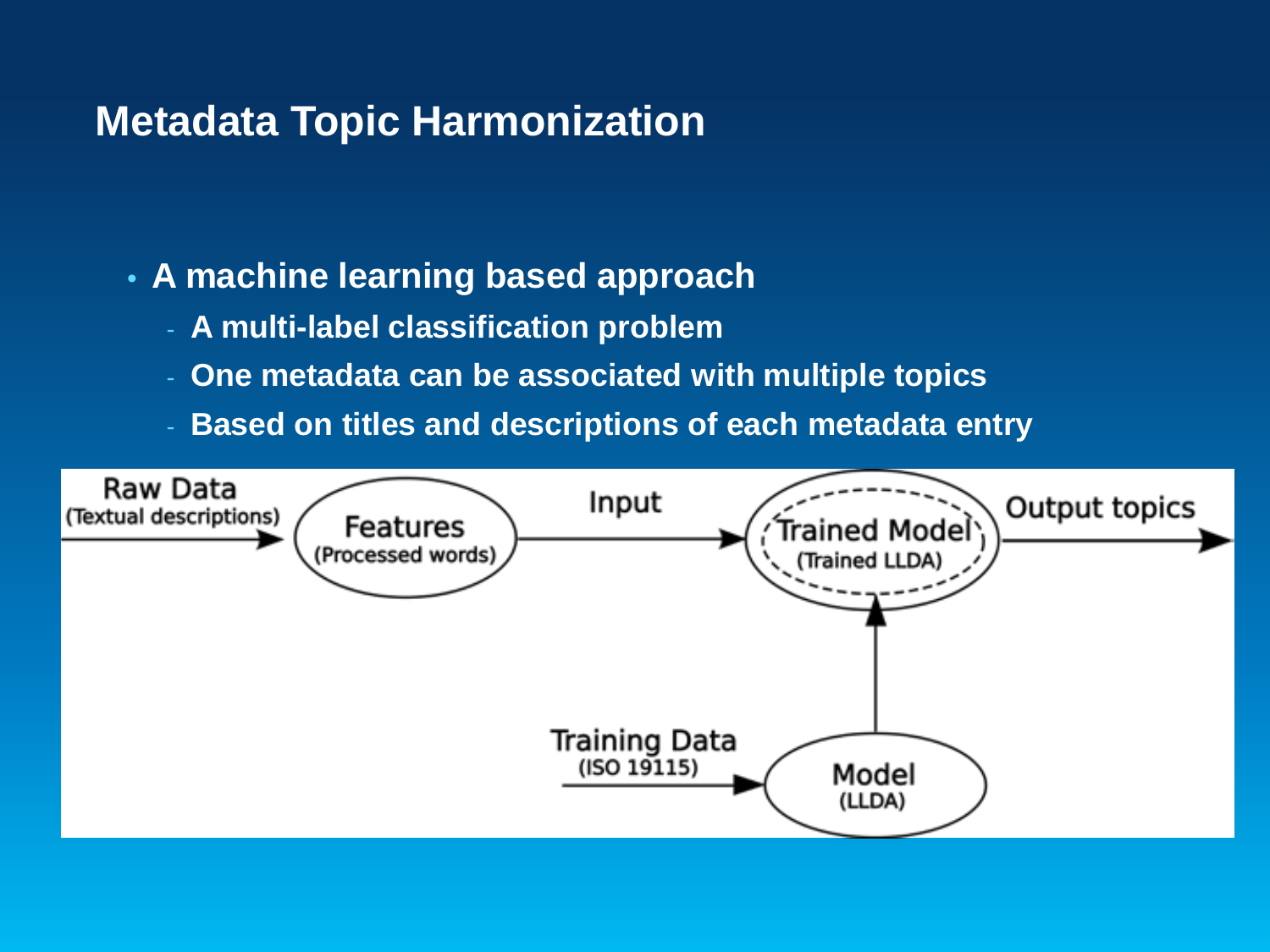## **Metadata Topic Harmonization**

- **LLDA (Labeled Latent Dirichlet Allocation)**
	- **An extension of LDA by adding a component of supervised learning**
- **Advantages of LLDA for topic harmonization compared with typical naïve Bayesian approach**
	- **Considers each document as a mix of multiple topics**
	- **Robust estimation for prior probabilities of topics**
	- **Avoid overfitting for long descriptions**

$$
P(t_i|d) \propto \prod_{j=1}^N P(w_j|t_i) \times P(t_i)
$$

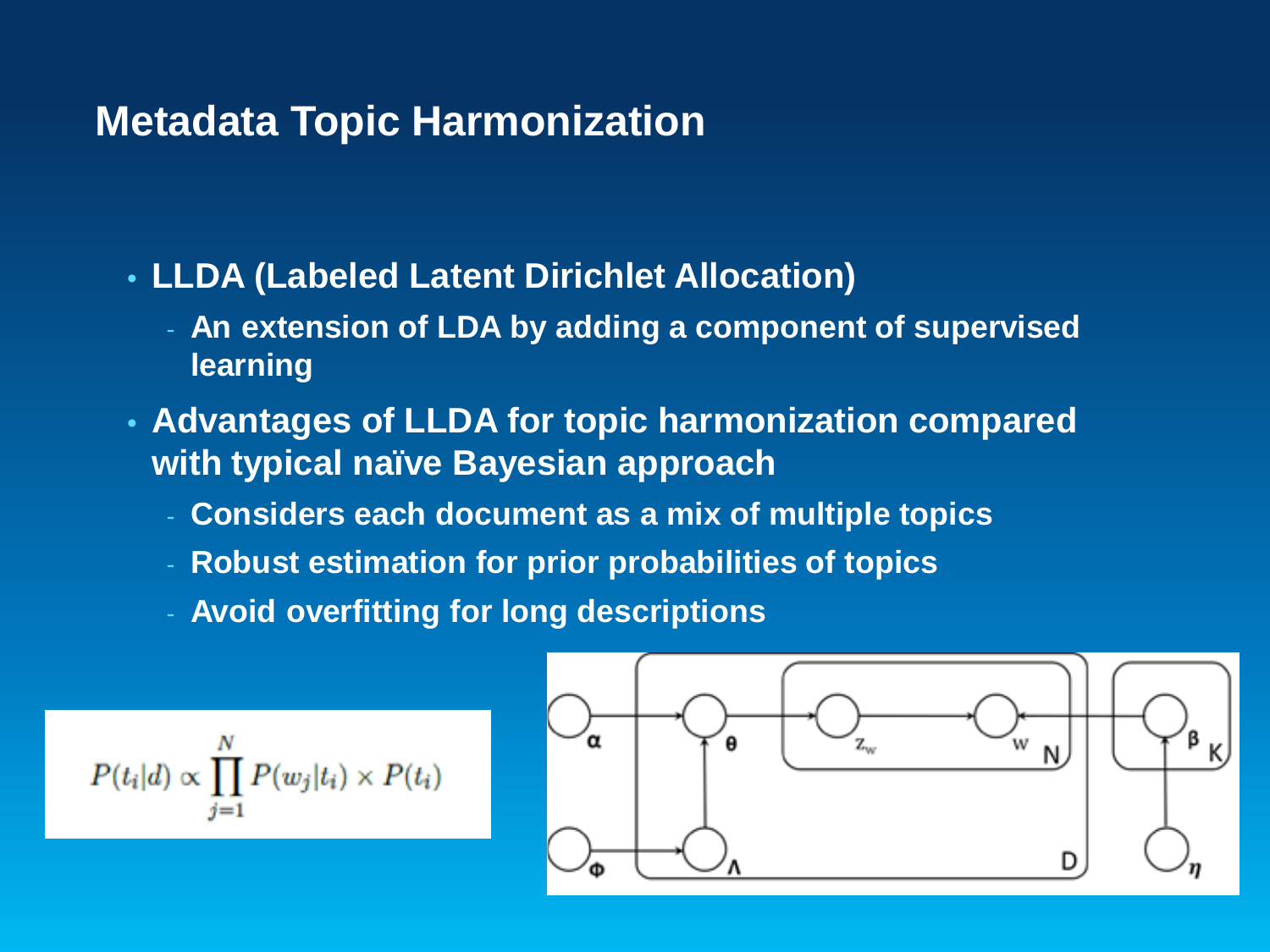#### • **Query expansion**

- **Extracting concepts and entities from the input query**
- **Expanding them using related concepts and entities**
	- **Thematic concepts: Latent Semantic Analysis (LSA) and Wordnet**
	- **Geographic entities: Gazetteer service (Geonames)**

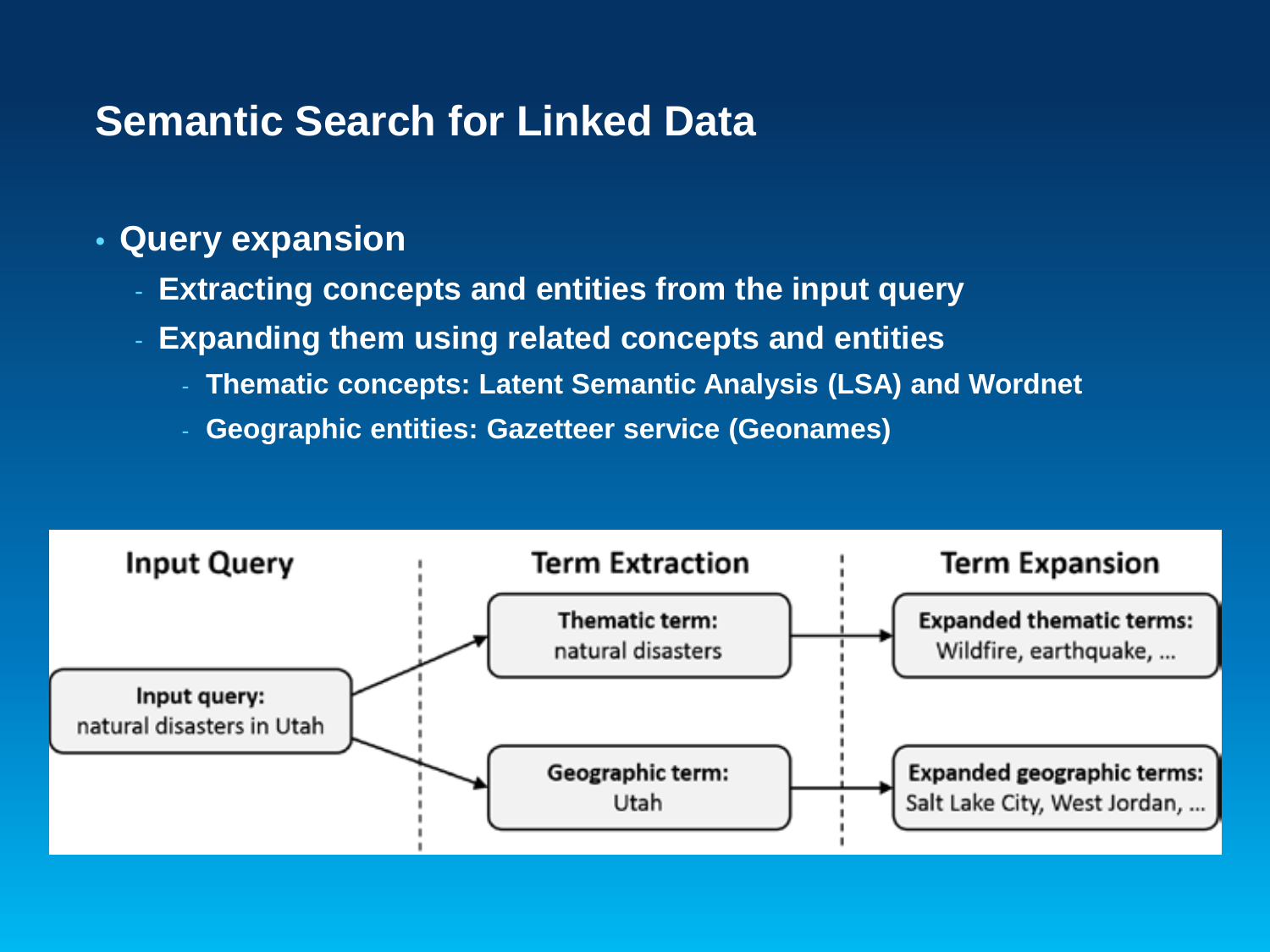## • **Constructing Matching Features**

- **Is this matching happens in title or in description?**
- **Is this matching a thematic matching or geographic matching?**
- **Is this an exact matching or a similar matching?**
- **Resulted in 8 matching features (2 x 2 x 2)**

Title Thematic Exact match (TTE) Title Geographic Exact match (TGE) Snippet Thematic Exact match (STE) Snippet Geographic Exact match (SGE) Title Thematic Similar match (TTS) Title Geographic Similar match (TGS) Snippet Thematic Similar match (STS) Snippet Geographic Similar match (SGS)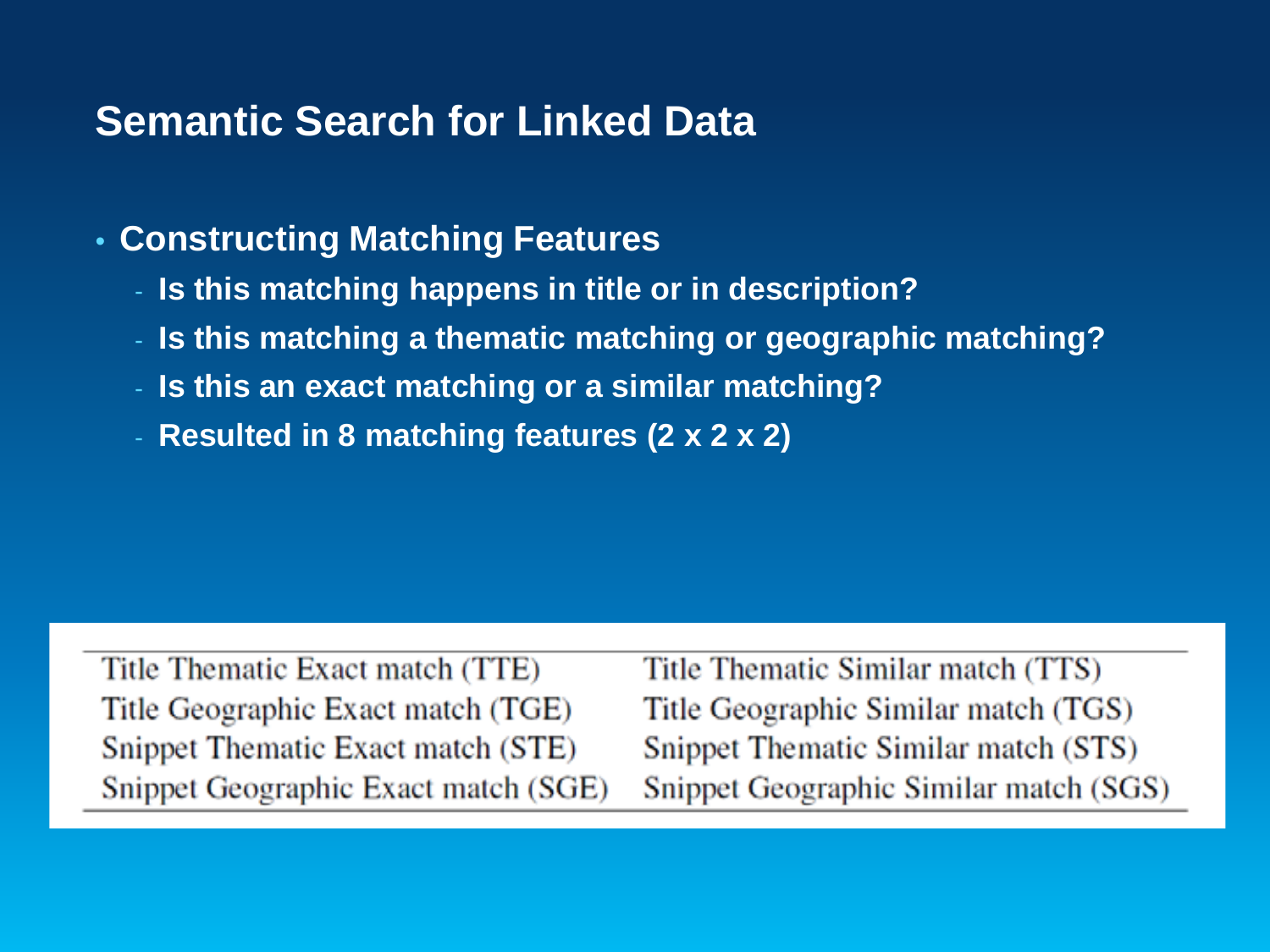#### • **Constructing Matching Features**

- **An additional feature: Thematic-Geo Interaction (TGI)**

 $TGI = (TTE + TTS + STE + STS) \times (TGE + TGS + SGE + SGS)$ 

- **Rationale for introducing this interaction feature:**
	- **Thematic or geo matching alone cannot determine the relevance**
	- **E.g., Searching "Crime in California"**
	- **"Crime in Florida" or "Waterbody in California" may not be what users want**
	- **"Robberies in Los Angeles" may be relevant**

 $R(q,m) = \lambda_1 TTE + \lambda_2 TTS + \lambda_3 TGE + \lambda_4 TGS +$ 

 $\lambda_5STE + \lambda_6STS + \lambda_7SGE + \lambda_8SGS + \lambda_9TGI$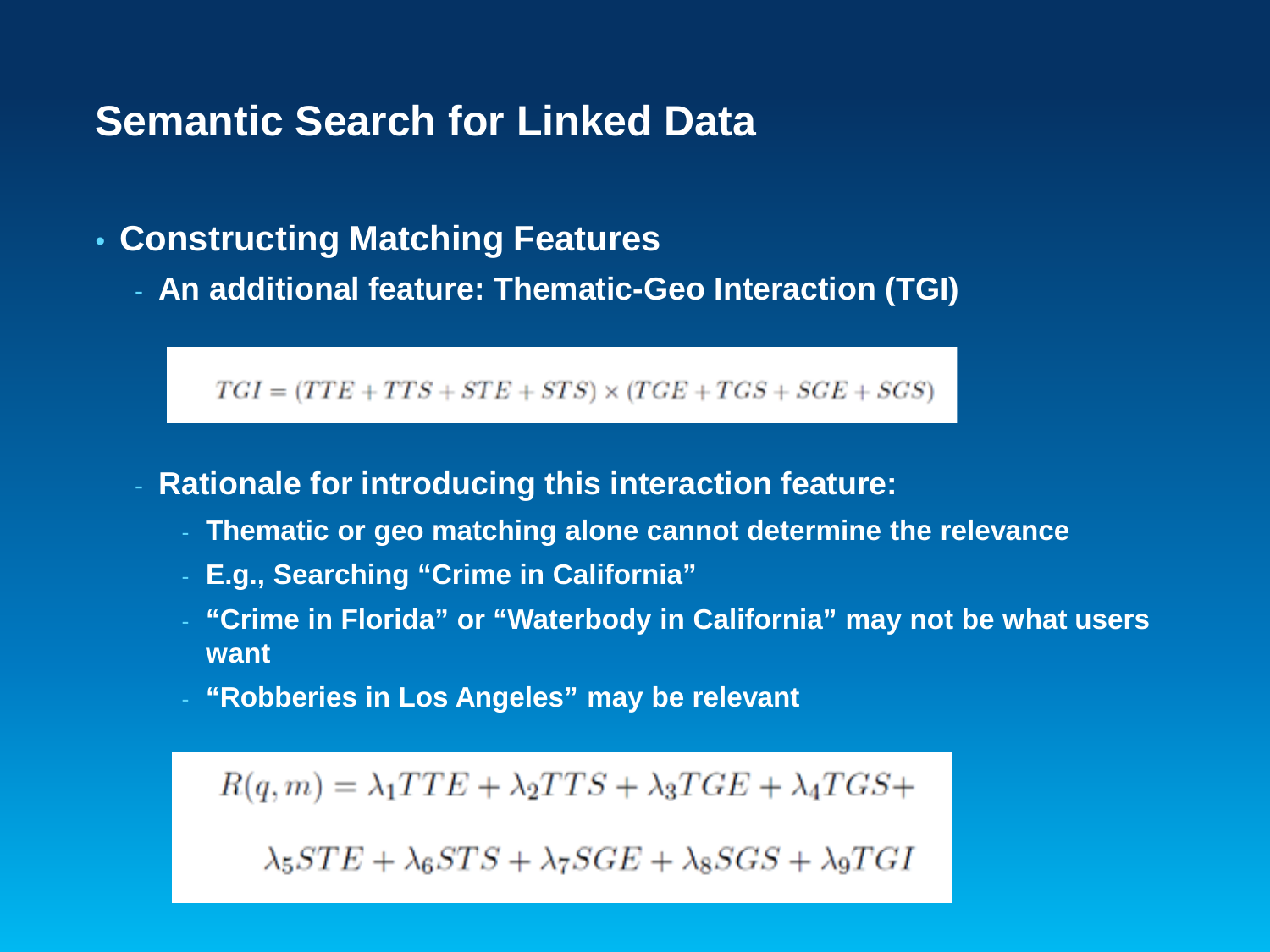- **Experimental data:**
	- **26, 917 metadata records from Data.gov in ISO 19115**
	- **10, 201 metadata records from ArcGIS Online**
- **Experiment procedure:**
- **Use metadata from Data.gov to evaluate the performance of the LLDA-based workflow by comparing it with a naive Bayesian baseline**
- **Apply the trained LLDA to the unstandardized ArcGIS Online data to automatically assign ISO 19115 topics**
- **Test the semantic search function using human participant experiment experiment, and evaluate the quality of the search results.**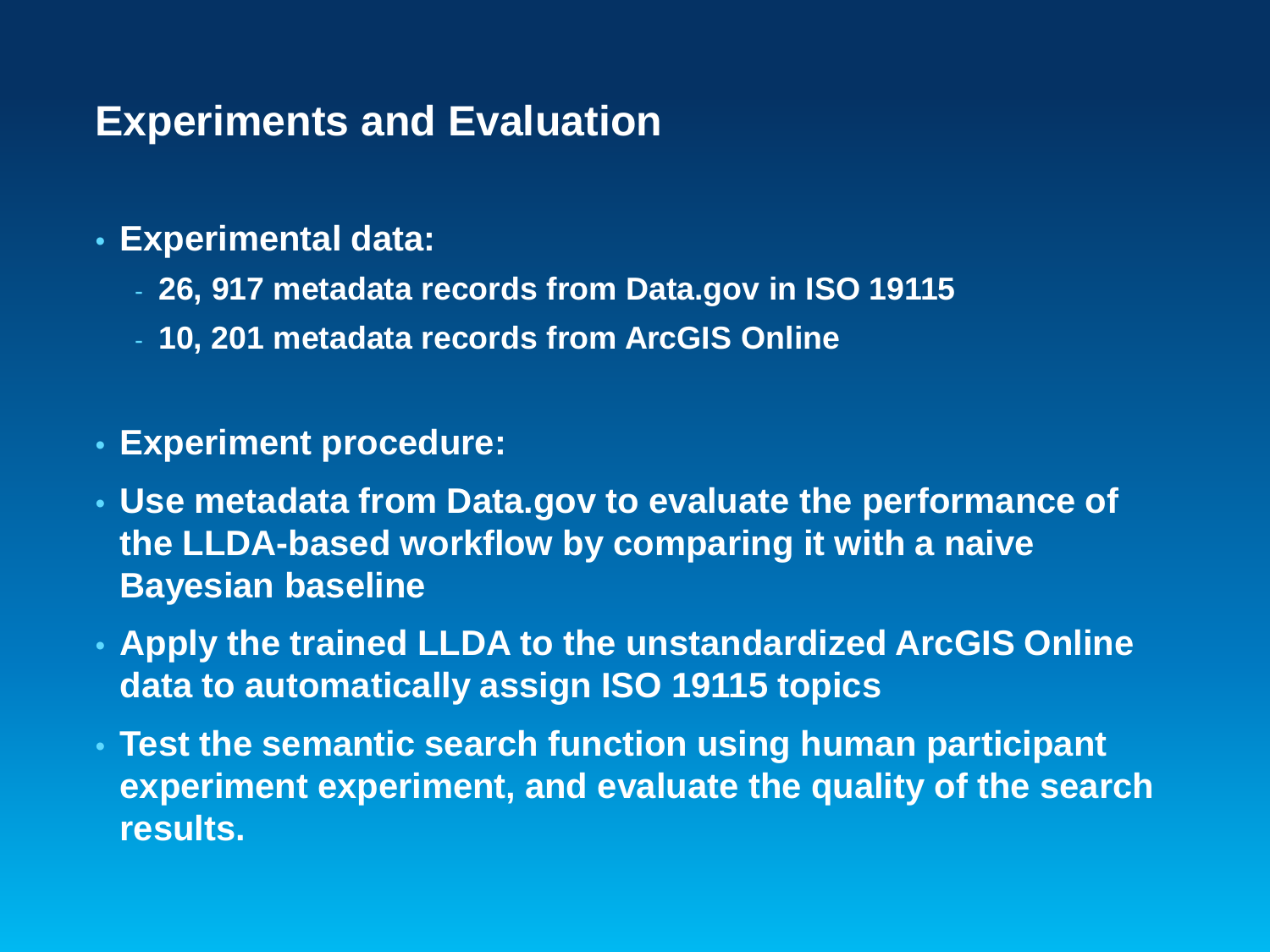- **Comparing the LLDA based approach with naïve Bayesian based approach**
- **Precision and recall curves**

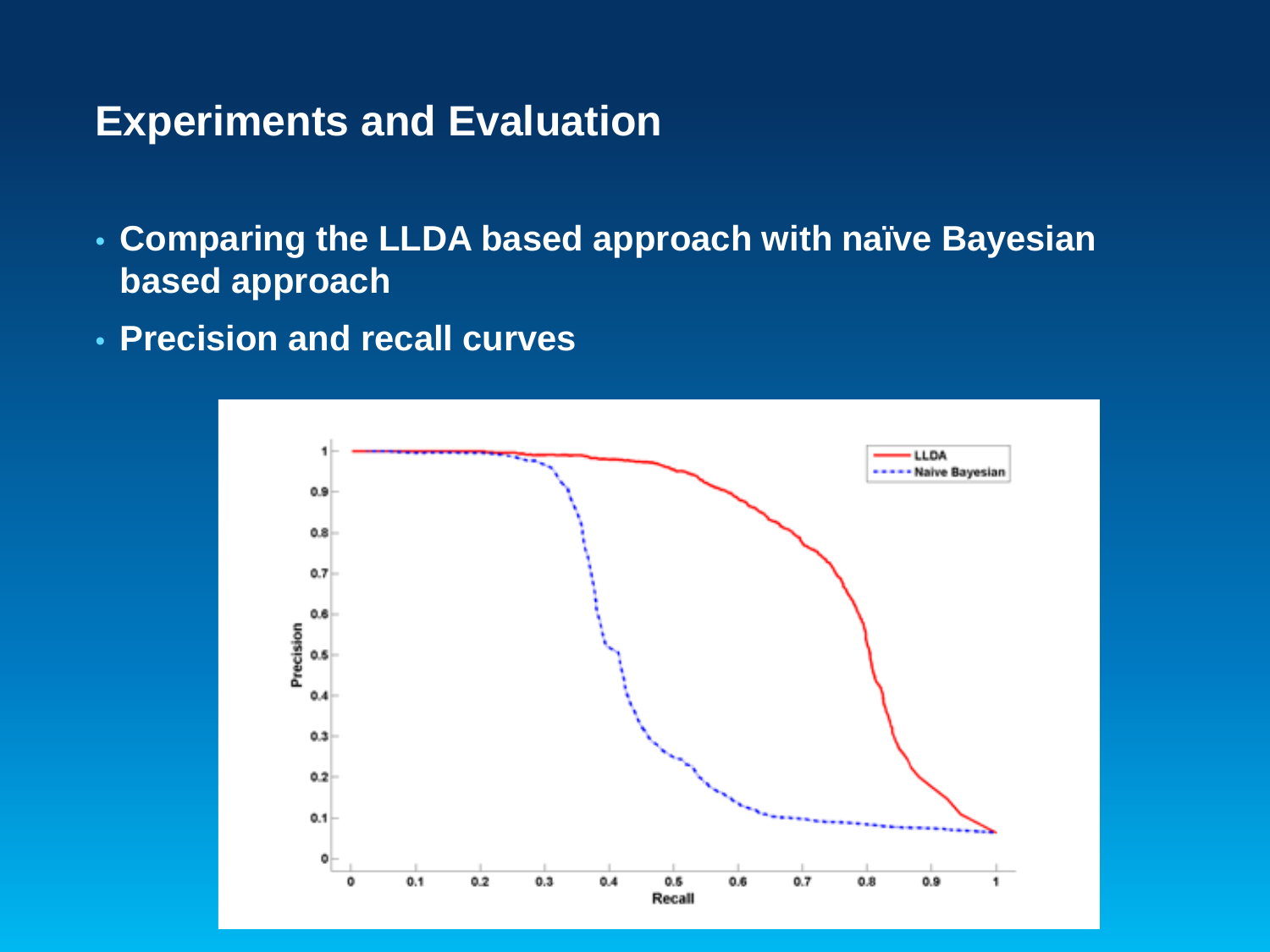- **Human participant experiment**
	- **7 human participants**
	- **Each person evaluate 10 queries and each query has 10 candidate maps**
	- **For each query and candidate, provide a score [0, 5]**

Query 3: "california population density"

| Map                                                                                                                                                                   | Link of the Map                                              |
|-----------------------------------------------------------------------------------------------------------------------------------------------------------------------|--------------------------------------------------------------|
| 3.1                                                                                                                                                                   | http://www.arcgis.com/home/we                                |
| Los Angeles<br>Los Angeles Population Density<br>This map emphasizes areas with the<br>highest population density (more than<br>50,000 persons per square kilometer). | bmap/viewer.html?webmap=4971<br>065a7a734e31a7079ace59a19f27 |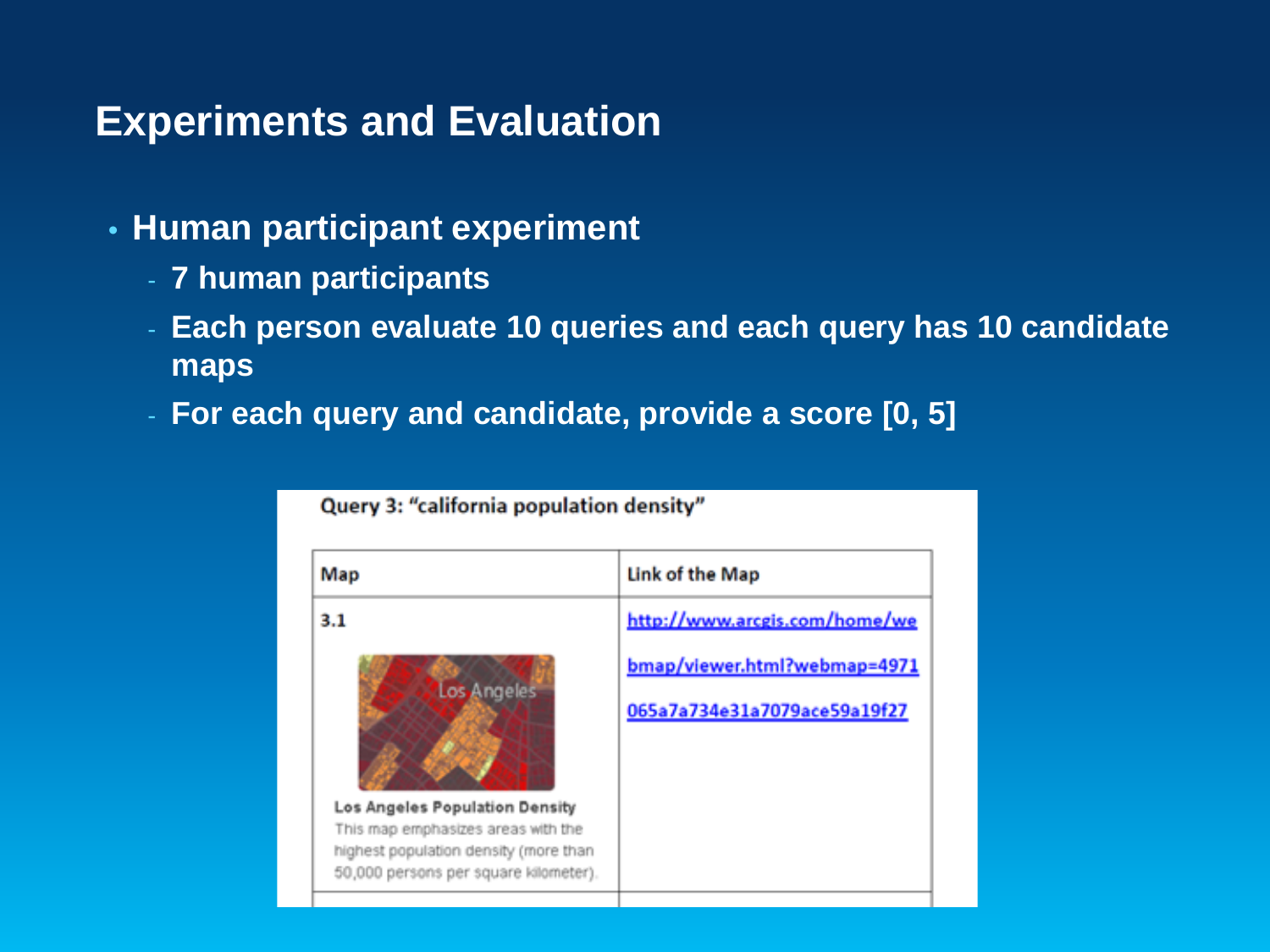### • **Ten-fold cross validation using Pearson's r**



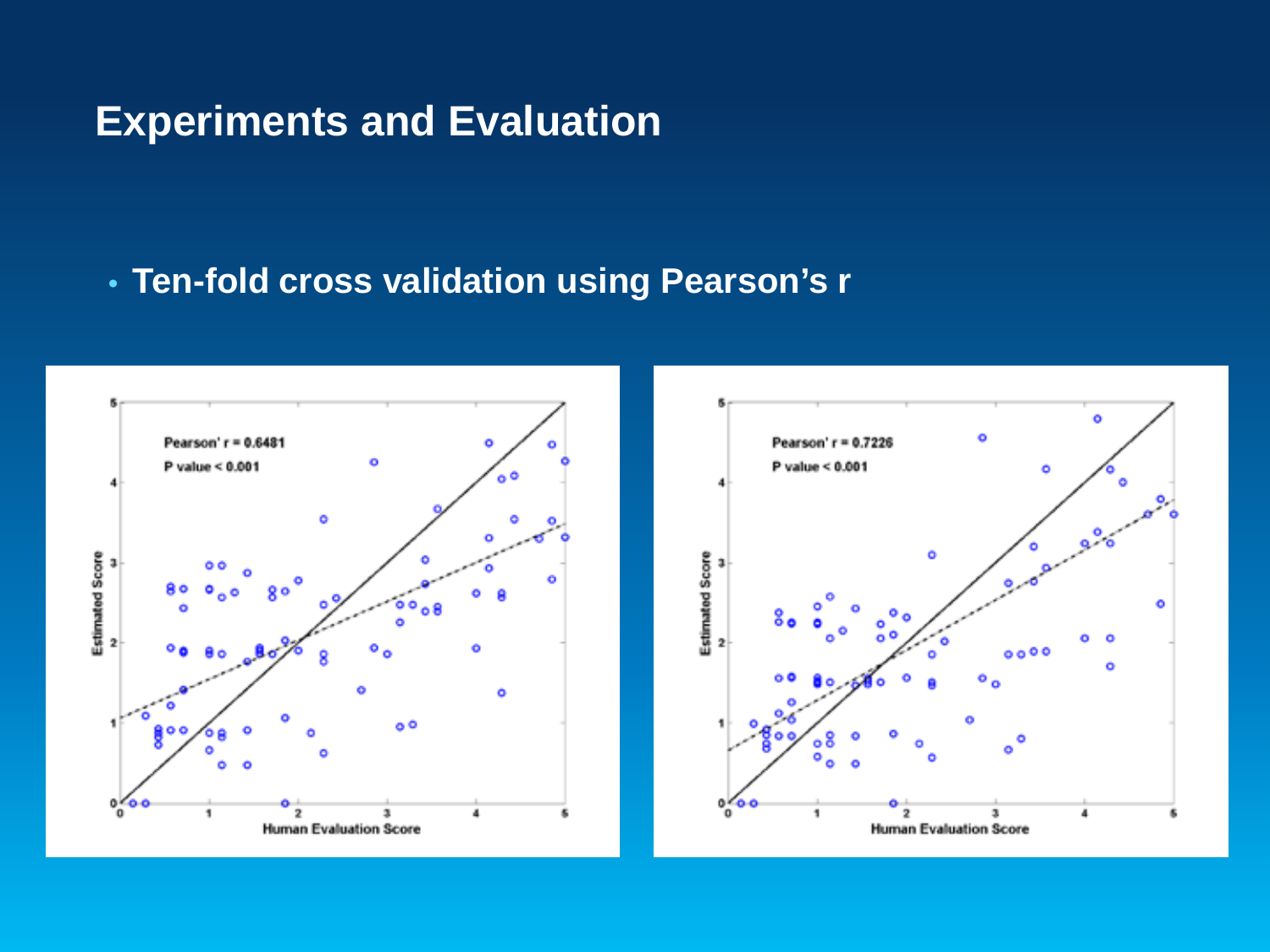- **Embedding the semantic search to a geoportal**
	- **A SPARQL query to implement the regression model**

```
SELECT ?item (COUNT(?titleThematicExact) AS ?TTE
(COUNT(?titleThematicSimilar) AS ?TTS)
(COUNT(?titleGeoExact) as ?TGE)
(COUNT(?titleGeoSimilar) as ?TGS)
(COUNT(?snipThematicExact) as ?STE)
(COUNT(?snipThematicSimilar) as ?STS)
(COUNT(?snipGeoExact) as ?SGE)
(COUNT(?snipGeoSimilar) as ?SGS)
(((?TTE+?TTS+?STE+?STS)*(?TGE+?TGS+?SGE+?SGS)) as ?TGI)
(1 \lambda_1 * 2TTE + \lambda_2 * 2TTS + \lambda_3 * 2TGE + \lambda_4 * 2TGS + \lambda_5 * 2STE + \lambda_6 * 2STS +\lambda<sub>7</sub> + ?SGE + \lambdas + ?SGS + \lambda<sub>9</sub> + ?TGI) as ?ranking)
WHERE (
  OPTIONAL {
   ?item :hasTitleThematicTerm ?titleThematicExact .
   FILTER ( ?titleThematicKey = :exactThematicTerm ) }
  OPTIONAL (
   ?item :hasTitleThematicTerm ?titleThematicSimilar .
   FILTER ( 2titleThematicSimilar = :expandedThematicTerm ) }
  OPTIONAL (
   ?item :hasTitleGeoTerm ?titleGeoExact .
   FILTER ( ?titleGeoExact = :exactGeoTerm ) )
  OPTIONAL (
   ?item :hasTitleGeoTerm ?titleGeoSimilar .
   FILTER ( ?titleGeoSimilar = :expandedGeoTerm
```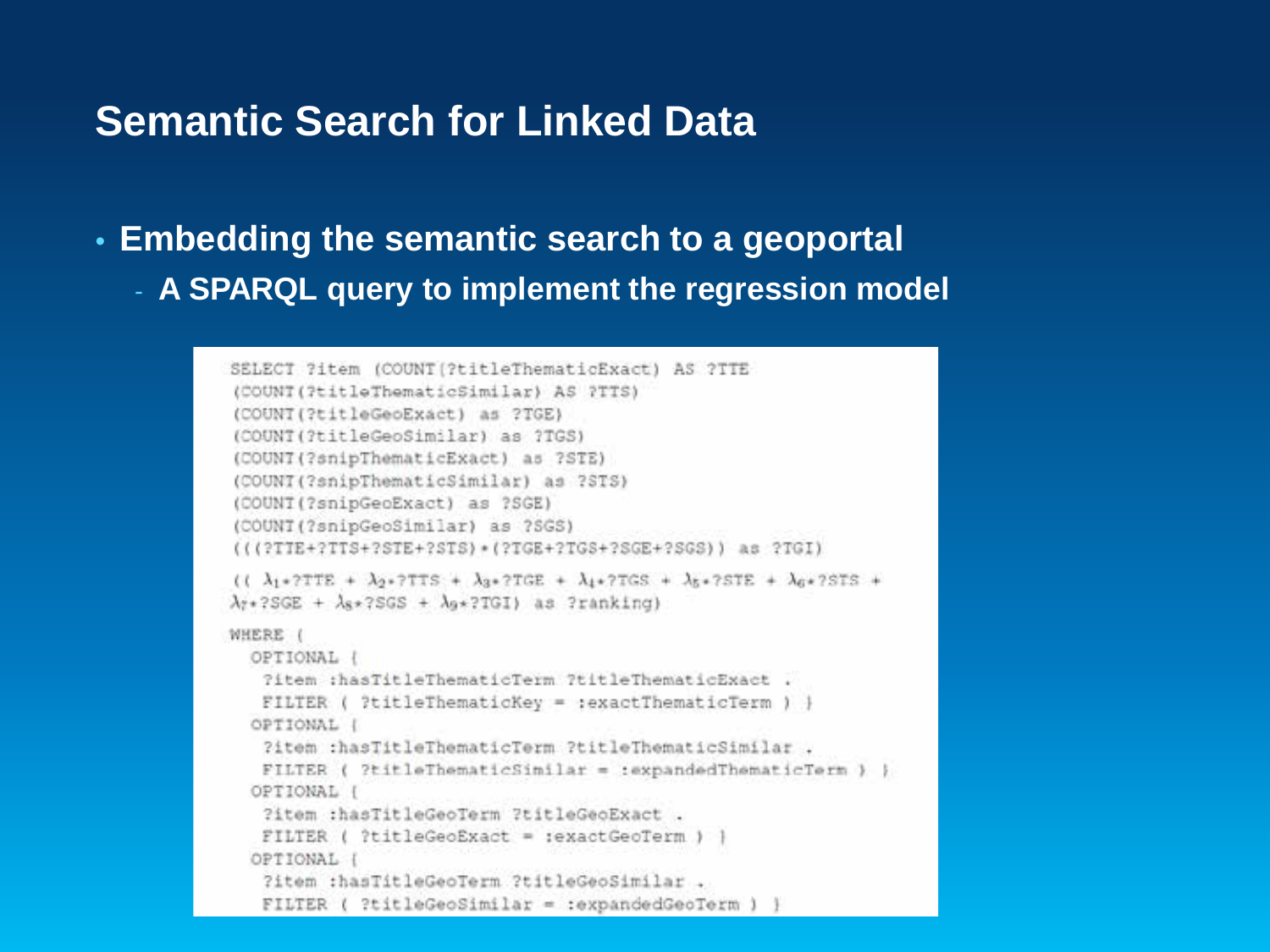## **Interactive prototype**

## • **http://stko-exp.geog.ucsb.edu/linkedportal**

| <b>Semantic Search</b>                 |                                                                   |                                                         |                                      |
|----------------------------------------|-------------------------------------------------------------------|---------------------------------------------------------|--------------------------------------|
|                                        | Semartic search based on a sample of map data from ArcGIS Online. |                                                         |                                      |
|                                        | For efficiency, maximum 1,000 maps are returned for each query.   |                                                         |                                      |
| natural disaster]                      |                                                                   |                                                         | Search                               |
| Identified Thematic Concept:           | meteral disaster                                                  |                                                         |                                      |
|                                        |                                                                   |                                                         |                                      |
| ISO 19118 topics:                      |                                                                   |                                                         |                                      |
| at Topics (254)<br>States (windows (R) |                                                                   |                                                         |                                      |
| <b>Channel Co.</b>                     |                                                                   |                                                         |                                      |
| <b>KOURSELL</b>                        |                                                                   |                                                         |                                      |
| grounded (OU)                          |                                                                   |                                                         |                                      |
| massive (199)                          |                                                                   |                                                         |                                      |
| <b>DO SHIRLAND</b>                     | MIDLAND TORNADO - 2010                                            | Hurricanes striking the                                 | DRAFT Flood Study for Cedar.         |
| <b>BRANCHING (ST)</b>                  | Destruction pach of the Midland<br>Tomado in the summer of 2013   | Country of Belize<br>for the past few years, Belize has | Creek & Tribs in Washington<br>Coun. |
|                                        |                                                                   |                                                         |                                      |
| teaching (1)                           |                                                                   | been hit by some humicaties.                            | DRAFT Flood Stady for Cedar.         |
| <b>CONTINUES</b>                       |                                                                   | These humcanes have caused.                             | Creek & Tribs in Washington          |
| abilities (10)<br>beatty (197)         |                                                                   | vast destruction and to some-                           | <b>County</b>                        |
| stretture (f)                          |                                                                   | extent caused deaths.                                   |                                      |
| $100 - 1000$                           | Open Map                                                          | Open Map                                                | Open Map                             |
| <b>MARIN CITY</b>                      |                                                                   |                                                         |                                      |
| $k$ and $k$ and $k$                    |                                                                   |                                                         |                                      |
| comment (1)                            |                                                                   |                                                         |                                      |
| <b>Jamie Gill</b><br>choosings (24)    |                                                                   |                                                         |                                      |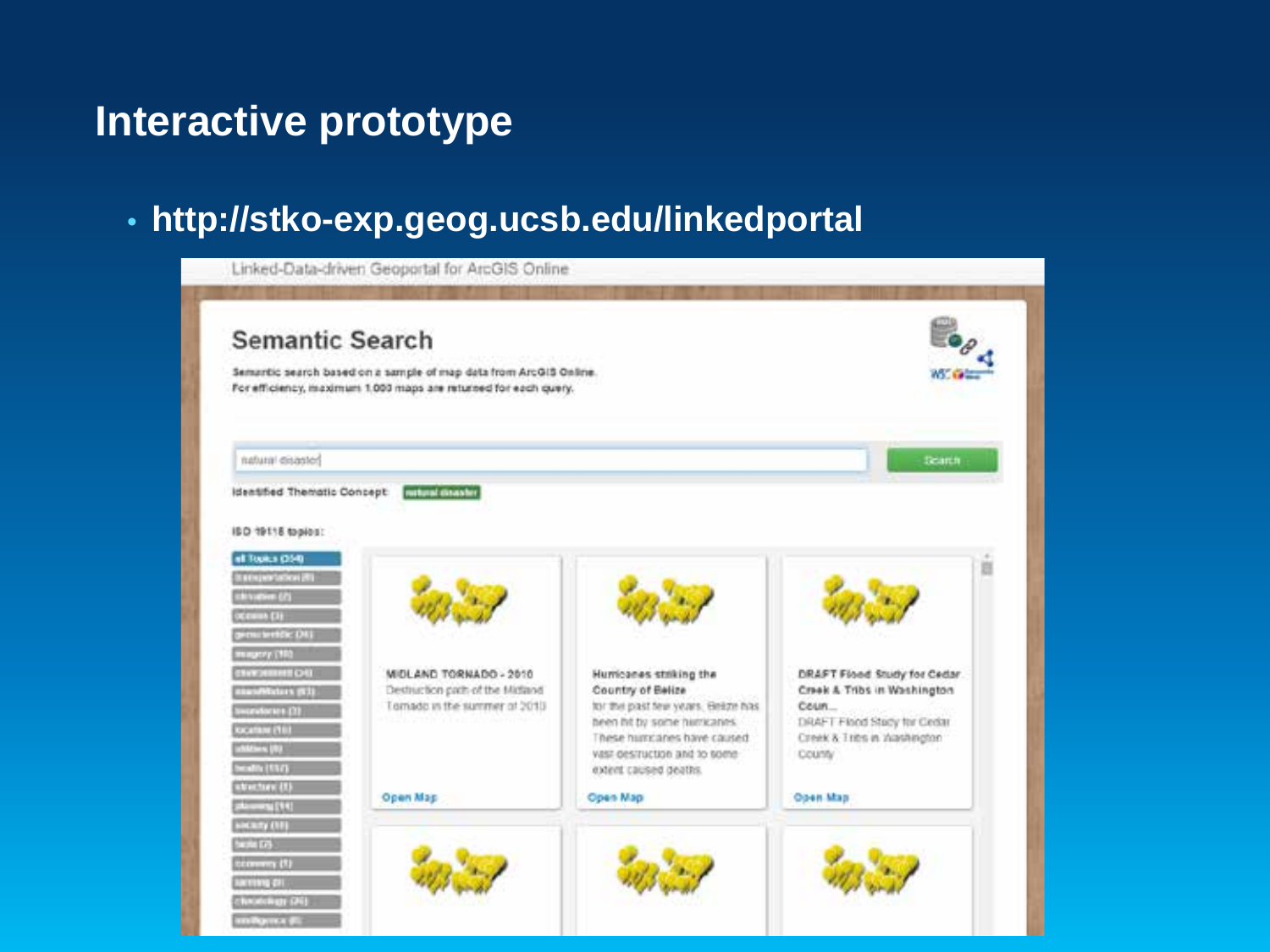## **Conclusions and Future Work**

- **Geoportals provide integrated access to geospatial resources**
- **The quality of metadata and the capability of the search function are two major factors affecting resource discovery**
- **We present a LLDA-based approach for harmonizing metadata topics, as well as enabled semantic search for RDF data**
- **Limitations and future work**
	- **Small scale human participants test need to be expanded**
	- **Increase the response efficiency of semantic search**